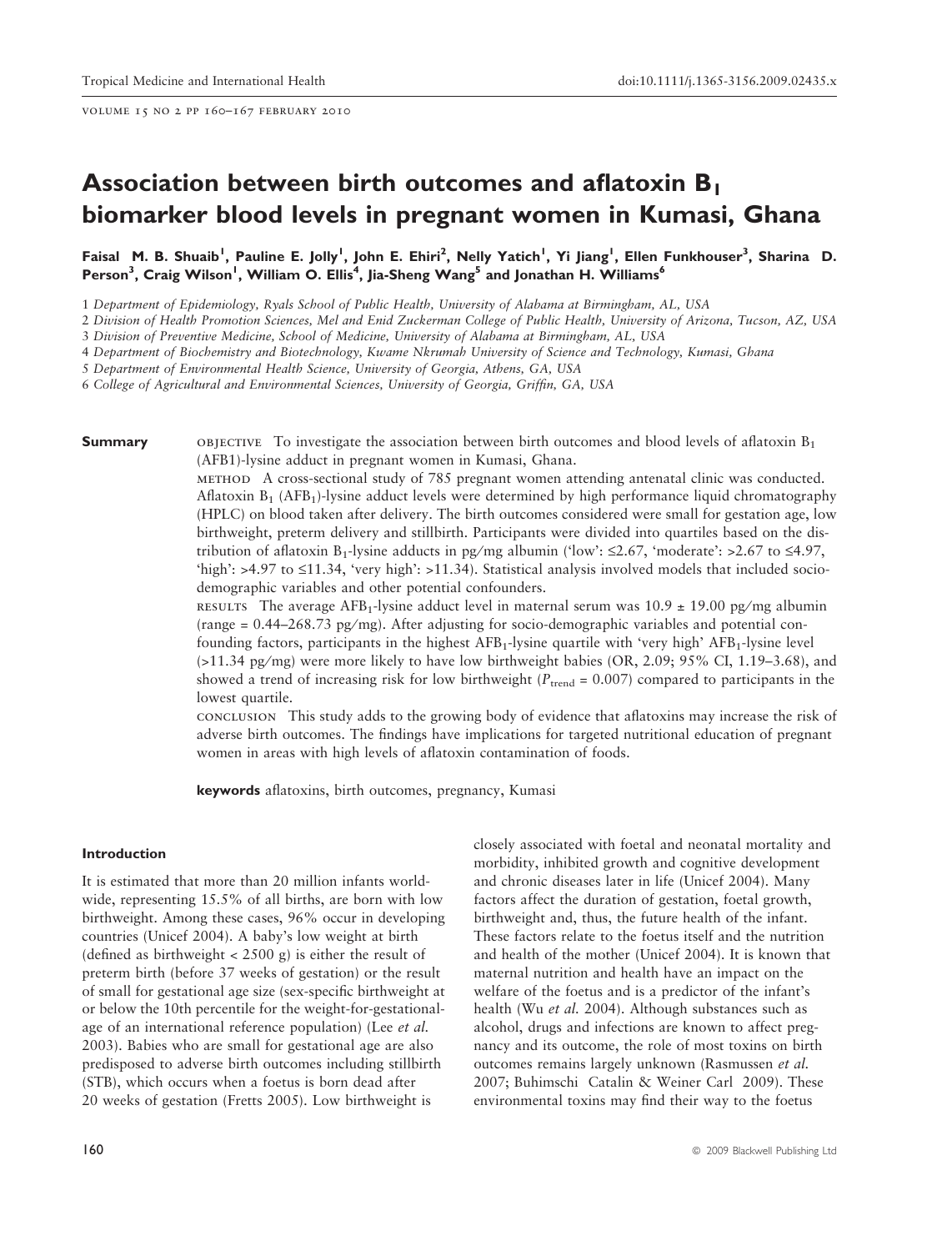through water or food ingested by the mother. Aflatoxins are one of such toxins that can be ingested in food. Indeed, studies suggest that the biochemical, immunological and metabolic derangement caused by aflatoxins in the foetus could lead to intrauterine growth retardation and low birthweight (Abulu et al. 1998; Yousef et al. 2002, 2004). The biochemical effects of aflatoxins are characterized by inhibition of protein, enzyme and clotting factor synthesis as well as depression of carbohydrate metabolism, fatty acid and phospholipids synthesis (Bushby & Wogan 1981).

At least 4.5 billion people, mostly in resource-poor countries, are at risk of chronic exposure to aflatoxins from contaminated food crops (Williams et al. 2004). Aflatoxins are a family of toxic metabolites, which are derived from the fungi Aspergillus flavus and Aspergillus parasiticus. These fungi are ubiquitous in hot (25–35 °C) and humid  $(\geq 77\%)$  conditions that provide conducive environments for fungal proliferation. These environments typify crop storage conditions prevalent in tropical settings such as the Kumasi region of Ghana (Ghana Homepage 2008). Studies from the 10 regions in Ghana have shown that up to 37% of stored crops such as groundnuts, maize and oil seeds, which form a major part of the diet, may be contaminated with the aflatoxin-producing Aspergillus fungi and aflatoxin levels in quantities far exceeding the USDAs regulatory limit of 20 ppb (Awuah & Kpodo 1996; ISID 2000).

The carcinogenic, immunosuppressive and growthretarding effect of long-term ingestion of aflatoxins in diet have been documented (Fung & Clark 2004). However, few studies have been conducted to investigate the association of birth outcomes with aflatoxins but they have not been conclusive on specific outcomes. For instance, of seven studies that reported on the relationship between birthweight and aflatoxin levels, four indicated significant negative correlations with P values ranging from  $P < 0.001$  to P < 0.05 (Abulu et al. 1998; Yousef et al. 2002, 2004; Turner et al. 2007), two studies indicated this negative correlation only among female live births (De Vries et al. 1989; Jonsyn et al. 1995), while one study found no association between birthweight and aflatoxins in serum (Maxwell et al. 1994). Furthermore, one study found a significant association ( $P < 0.01$ ) between height at birth and aflatoxins (Sedeghi et al. 2009).

To date, only two reports have speculated on a possible association between STBs and aflatoxin: two STB cases were reported where high levels of aflatoxins were found in both maternal peripheral blood and cord blood (De Vries et al. 1989). Similarly, one STB was reported by Lamplugh et al. (1988) in their study, which was based on aflatoxin in maternal blood. Only Yousef et al. (2003), working in the UAE, reported the absence of a significant correlation between aflatoxin  $M_1$ , and gestational age.

Other investigators have evaluated the association between clinical conditions such as neonatal jaundice, and aflatoxins in neonatal serum. While two studies conducted in UAE (Yousef et al. 2004) and Zaria, Nigeria (Ahmed et al. 1995), found no correlation, one study conducted in Ibadan, Nigeria (Sodeinde et al. 1995) found serum aflatoxin to be a risk factor for neonatal jaundice (OR, 2.68; 95% CI, 1.18–6.10). Poignantly, the aflatoxin measurements involved different aflatoxin metabolites and various body fluids such as maternal serum, umbilical cord blood and breast milk. These make the results from these studies difficult to compare. Most studies did not adequately account for the effect of other plausible causes of birth outcomes such as malaria, anaemia and intestinal worm infections, which have been associated with birth outcomes (Egwunyenga et al. 2001; Guyatt & Snow 2004).

Although the above studies have advanced the literature on the relationship between birth outcomes and aflatoxins, much remains to be known on the contribution of aflatoxins to the burden of low birthweight, preterm delivery, small for gestational age and STB. Indeed, to our knowledge, no study has investigated the association between STBs and aflatoxins. If developing countries are to attain the target of the Millennium Development Goal (MDG) number four of reducing childhood mortality, more directed research is needed to unravel unknown or suspected causes of low birthweight in resource-poor and sub-tropical countries.

The objective of this study was to examine the association between aflatoxin  $B_1$ -lysine adduct levels in blood of pregnant women and specific birth outcomes such as low birthweight, preterm, small for gestational age and STB deliveries. We hypothesized that higher blood levels of aflatoxin  $B_1$  will be associated with these adverse birth outcomes.

#### Methods

# Study setting

The study was conducted in Kumasi the capital city of the Ashanti region of Ghana, West Africa, which has a population of approximately 1.2 million (CIA 2005). Its climate is tropical with two rainy seasons occurring from April to June and from September to October (Ghana Districts 2006).

#### Study design and participants

As described in an earlier study (Yatich et al. 2009), this was a cross-sectional study of women presenting for delivery at two hospitals in Kumasi: Komfo Anokye Teaching Hospital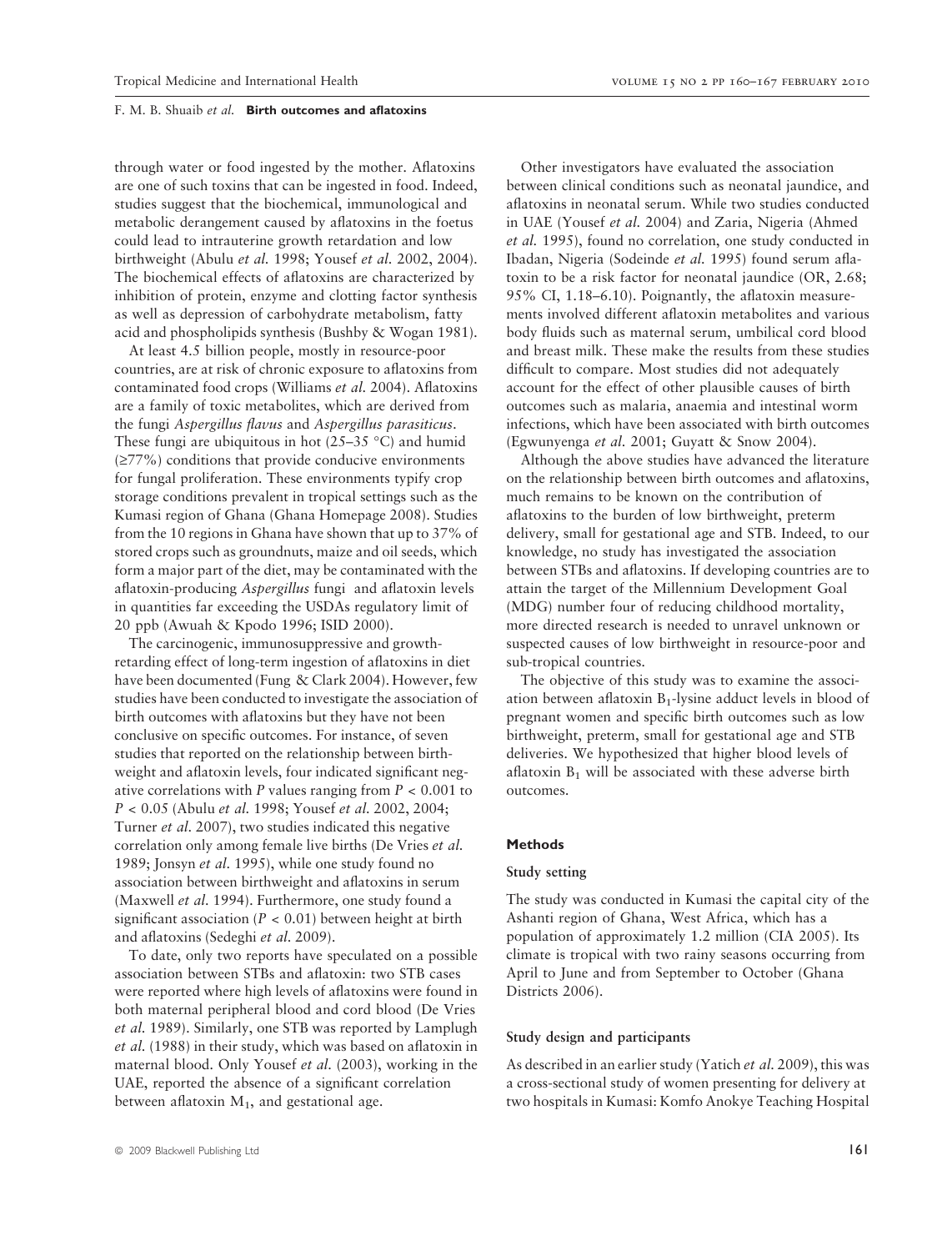(KATH) and Manhyia Polyclinic, during November and December 2006. All women who had a singleton, uncomplicated pregnancy were invited to participate. Women were identified from admission records. Women who had multiple or complicated pregnancy were excluded from the study. Written informed consent was obtained from participants. Participation in the study was voluntary and no incentives were provided. A total of 785 women were eligible for the study, and all consented. The Institutional Review Board of the University of Alabama at Birmingham and the Committee on Human Research, Publications and Ethics, School of Medical Sciences, Kwame Nkrumah University of Science and Technology, Kumasi, Ghana, reviewed and approved the study protocol.

## Study instruments and data collection

After informed consent was obtained, a questionnaire was administered by a trained interviewer. The questionnaire included information on demographic characteristics (age, education, socio-economic status, residence and type of toilet facilities), obstetric history for current and previous pregnancies [STB, ectopic pregnancy, preterm delivery and Low birthweight (LBW)], illnesses and treatments during the current pregnancy. Items of the study instrument were derived from a model questionnaire recommended for use by Roll Back Malaria Monitoring and Evaluation Reference group (malaria indicator survey, women's questionnaire) (Roll Back Malaria and World Health Organization, and United Nations Children's Fund 2004). Obstetric information was obtained from the women's antenatal care (ANC) charts. ANC charts provided information on gestational age at first ANC visit, number of antenatal care visits, gestational age as assessed by palpation or ultrasound at first ANC visit, tetanus immunization, malarial prophylaxis, antihelminthic medication, illnesses and treatment during pregnancy. A single blood sample was collected in EDTA by venepuncture for determination of malarial antigen, haemoglobin, Folate and aflatoxin levels. Stool samples were obtained for determination of intestinal helminths.

#### Laboratory procedures

# Determination of AFB1-lysine adduct

Serum aflatoxin B1-lysine adduct, reflecting aflatoxin exposure in the previous 2-3 months, was measured by a modified High Performance Liquid Chromatography (HPLC)-fluorescence method (Qian et al. 2009). Briefly,  $150\mu$ l serum samples were digested by Pronase and loaded onto an Oasis Max cartridge from Waters Co. (Milford,

MA, USA). The cartridge was sequentially washed, and eluted with 2% formic acid in methanol. The eluents were evaporated to dryness and reconstituted with  $150 \mu$ l  $10\%$ methanol before HPLC analysis. HPLC analysis was carried out on an 1100 liquid chromatography system (Agilent Technologies Wilmington, DE, USA). Chromatographic separation was performed on an Agilent C18 column (5  $\mu$ m particle size, 250  $\times$  4.6 mm). The mobile phase consisted of 20 mM ammonium phosphate monobasic (pH 7.2) and methanol in a linear gradient profile. The concentration of  $AFB<sub>1</sub>$ -lysine adducts was monitored at wavelengths of 405 nm (excitation) and 470 nm (emission). The peak of authentic  $AFB<sub>1</sub>$ -lysine adduct standard or samples was co-eluted with the retention time around 12.7 min. The detection limit of this method is 0.5 pg/ml. The results of AFB1-lysine adducts concentration was adjusted by serum albumin level.

Given that anaemia, malaria and intestinal helminth infections have been associated with birth outcomes, the following laboratory procedures were conducted to evaluate these conditions and results were entered fit into models as confounding variables: (i) determination of malarial antigen in plasma using the Malaria Antigen Celisa assay (Cellabs 2005), (ii) determination of hookworms, Ascaris lumbricoides and Trichuris trichura using the Kato-Katz thick smear technique (WHO 1991) and detection of Strongyloides stercoralis using the Baermann method (Garcia 2001), and (iii) measurement of haemoglobin level in an automatic cell counter (Sysmex M-2000; Digitana AG, Hamburg, Germany). The cut-off level for the third trimester was set at 11  $g/dl$ .

## Definition of variables

Preterm delivery (PTD) refers to births which occurred before 37 completed weeks of gestation. LBW was defined as birthweight <2500 g. Small for gestational age (SGA) delivery was defined as sex-specific birthweight at or below the 10th percentile for the weight-for-gestational-age of an international reference population. A stillborn delivery was defined as a baby born dead after 20 weeks of gestation (Fretts 2005).

Malaria status was described as the presence or absence of maternal peripheral blood malaria antigens at delivery. Worm (intestinal) infection connotes the presence of helminth eggs or larvae in stool samples obtained from the participants. Haemoglobin level was based on three categories: Participants were classed as severely anaemic at haemoglobin levels  $8$  g/dl and as moderately anaemic at levels between 8 and 11  $g/dl$ . Participants with haemoglobin of  $>11$  g/dl were considered to be without anaemia.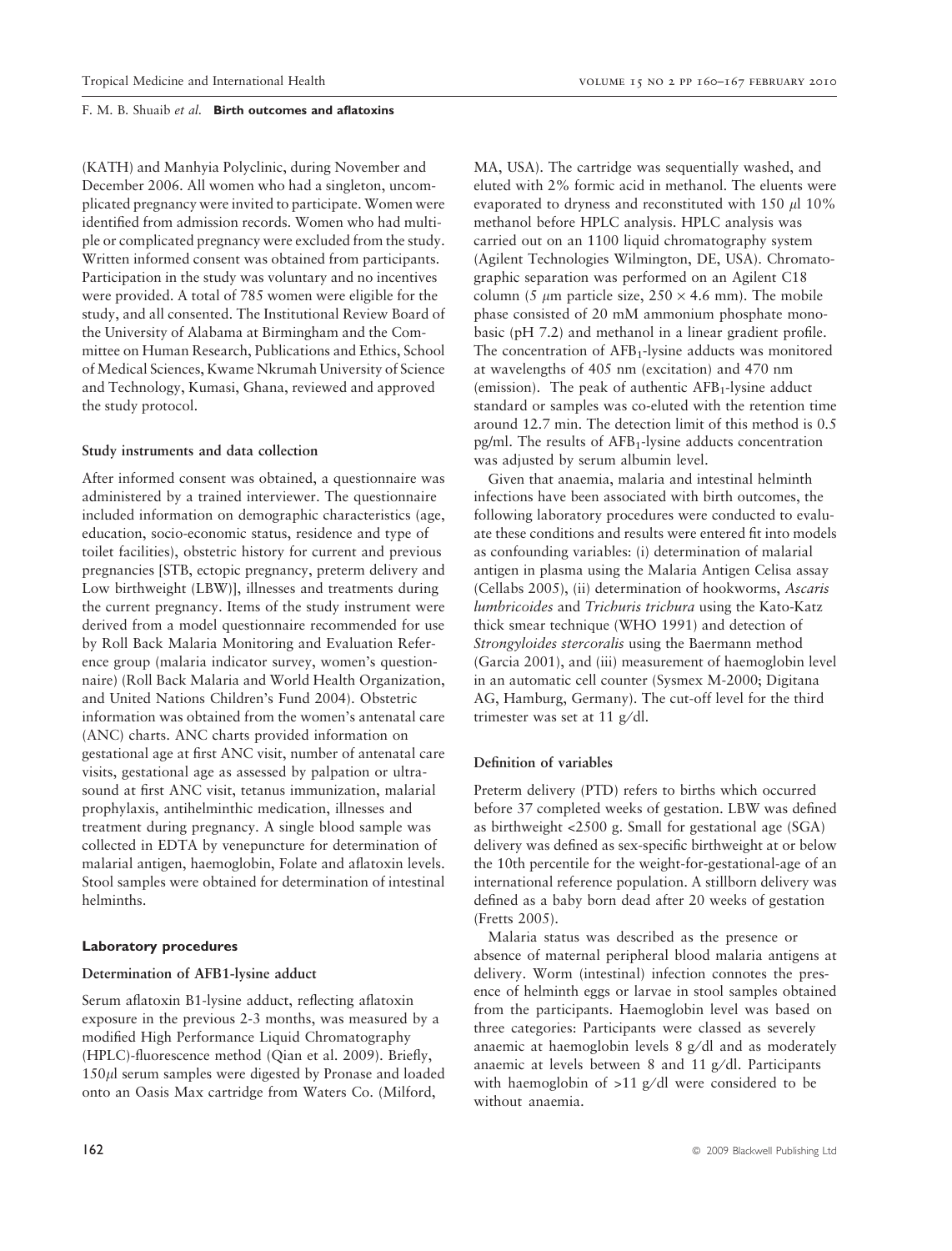# Statistical analysis

Data analysis was performed using sas software version 9.1 (SAS Institute, Cary, NC, USA). Missing values were excluded from the analysis, thus only 755 of the 785 individuals were used for the final analysis. Participants were divided into quartiles based on the distribution of aflatoxin B<sub>1</sub>-lysine adducts in pg/mg ('low':  $\leq$ 2.67 pg/mg, 'moderate':  $>2.67$  to  $\leq$ 4.97 pg/mg, 'high':  $>4.97$  to  $\leq$ 11.34 pg/mg, 'very high':  $>11.34$  pg/mg). Spearman rank correlations were estimated to ascertain associations of potential confounding variables with aflatoxin levels. Multiple logistic regression analysis was used to investigate the association between birth outcomes and aflatoxin levels. Variables that were statistically significant at  $P < 0.05$  on bivariate analysis and those known to be associated with birth outcomes based on extant literature were incorporated into models using the backward stepwise technique (Hosmer & Lemeshow 2001). We calculated odds ratios (ORs) and 95% confidence intervals (CIs) for each variable entered into the model.

# Results

The average aflatoxin  $B_1$ -lysine adduct level in maternal serum was 10.9 pg/mg albumin (range =  $0.44-$ 268.73 pg/mg). It was found that  $103$  ( $13.6\%$ ) infants were small for gestational age, 153 (20.3%) were of low birthweight, 144 (19.1%) were born preterm and 33 (4.4%) were stillborn.

The average age of those interviewed was  $26.8 \pm 6.3$  years (SD) [range: 14–48 years]. Most participants had attended either junior high school (34%) or primary school (28%). Compared to participants who had higher levels of education, senior high school or beyond (15%), those with no formal education (23%) and junior high school education (34%) had higher levels of aflatoxins. The income bracket represented by GHc 20-GHc 35.4 (1.4 GHc = 1 US Dollar) had the most participants with 38.4%. Higher proportions of participants in the lowest income levels ( $P = 0.07$ ) and in the nulliparous group ( $P = 0.03$ ) had the highest aflatoxin levels (quartile 4) (Table 1).

There were 17% of participants positive for malaria parasite antigen while only 26% of them had any type of worm infection. Of the 30% of participants who were anaemic, 26% were moderately anaemic while 4% were severely anaemic. Other demographic characteristics of the study population are presented in Table 1. Bivariate analysis showed an increased odd of delivering a baby who is SGA, low birthweight, preterm or stillborn with aflatoxin levels in the highest quartile  $(>11.34 \text{ pg/mg})$ albumin; Table 2). However, this greater likelihood was

statistically significant only with respect to having a lowbirthweight baby (OR, 2.00; 95% CI, 1.22–3.28). Multivariable analysis showed that, while there was greater likelihood for all outcomes when aflatoxin levels were in the highest quartile, this association was significant only with low birthweight as the outcome measure (OR, 2.09; 95% CI, 1.19–3.68). Furthermore, when compared to subjects in the lowest quartile, there was a trend of increasing risk for low birthweight ( $P_{\text{trend}} = 0.007$ ).

# **Discussion**

We investigated the possible association between birth outcomes and serum levels of aflatoxin  $B_1$  lysine adduct among pregnant women at delivery. Our findings suggest an association between 'very high' levels of aflatoxin exposure and low birthweight.

The average age of participants  $(27 \pm 6.3 \text{ years})$  indicates that the women were in the prime of their reproductive years and is similar to findings by Duda *et al.* (2007) in Accra, Ghana. They found that the average age of first delivery for women in their study was 22 years. Most of our participants (79%) were either having their first or second child.

Pregnant women with aflatoxin levels in the highest quartile were twice as likely to have low birthweight infants (OR, 2.09; 95% CI, 1.19–3.68) as women in the lowest quartile; there was a trend of increasing risk for low birthweight with increasing aflatoxin levels  $(P_{\text{trend}} = 0.007)$ . This association remained after adjusting for known confounders, i.e. malaria parasitemia, anaemia and worm infections. This result supports the hypothesis that exposure to aflatoxins may play a role in the incidence of low birthweight. This result is similar to those obtained by Abulu et al. (1998) in Edo, Nigeria and Yousef et al. (2002, 2004) in the UAE. While our results also corroborate the findings by two other studies conducted in Kenya (De Vries et al. 1989) and Sierra Leone (Jonsyn et al. 1995), they differ from the latter two because these studies found an association between low birth and aflatoxins only among female births while our study did not find any difference based on gender. This study failed to find an association between STBs and aflatoxins, although serum of mothers who delivered STBs had aflatoxin B1-lysine adduct levels ranging from  $0.68$  to  $229.49$  pg/mg albumin (mean  $24.37$  pg/mg albumin). It is possible that the small number of events (33 STBs) made it difficult to detect any associations. It is also possible that much higher doses and longer duration of exposure to aflatoxins at critical periods during foetal life are required to produce STBs.

Our findings should be interpreted with caution in view of the fact that it was a cross-sectional study, which limits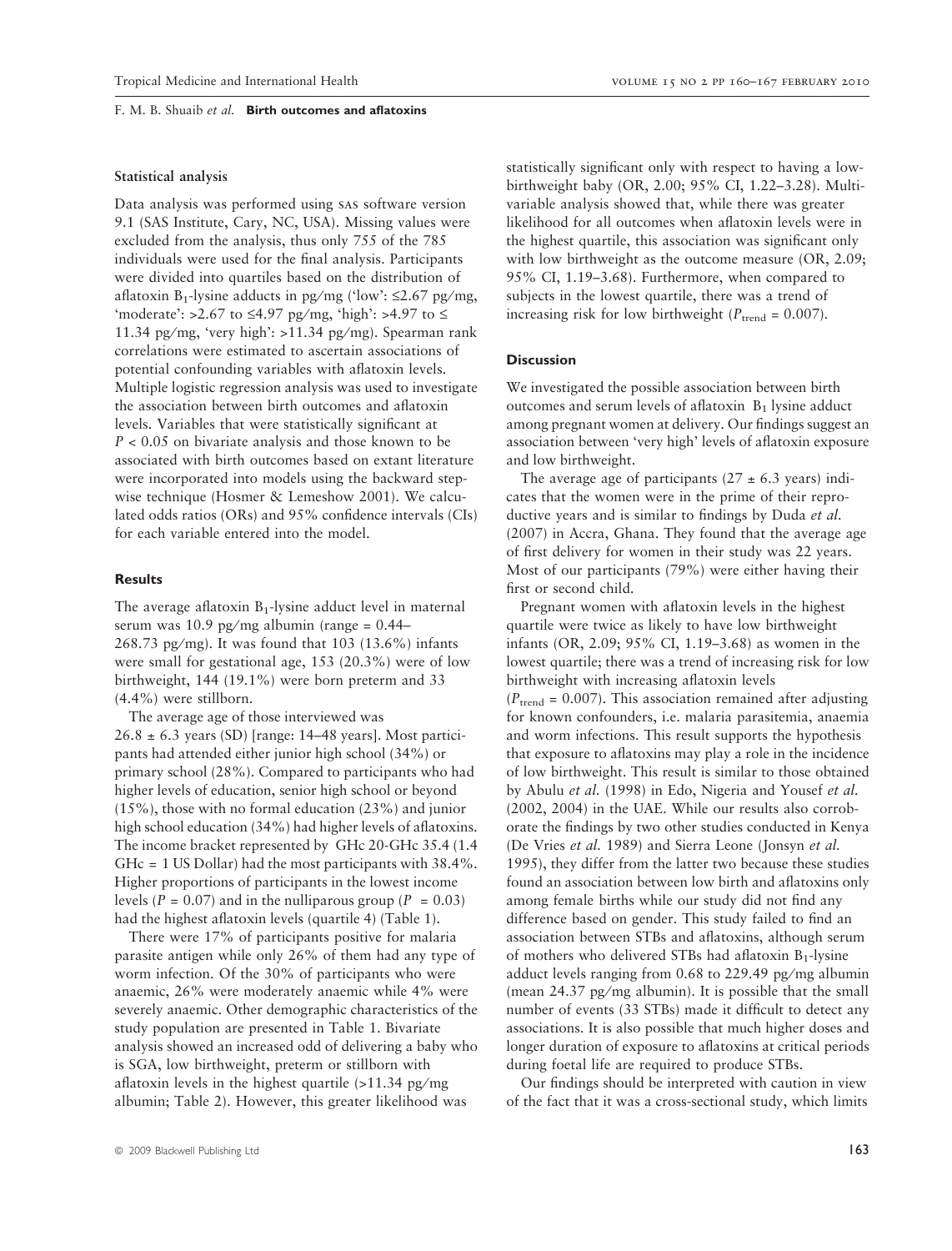|  |  | Table I Demographic characteristics of 755 Ghanaian women by aflatoxin B <sub>1</sub> -lysine adduct level |  |  |  |  |  |  |  |
|--|--|------------------------------------------------------------------------------------------------------------|--|--|--|--|--|--|--|
|--|--|------------------------------------------------------------------------------------------------------------|--|--|--|--|--|--|--|

|                          | All |      | Quartile# 1<br>$(\leq2.67 \text{ pg/mg})$<br>albumin) |      | Quartile 2<br>$(>2.67)$ to<br>$\leq$ 4.97 pg/mg<br>albumin) |      | Quartile 3<br>$(≥4.97$ to<br>$\leq$ 11.34 pg/mg<br>albumin) |      | Quartile 4<br>$(>11.34$ pg/mg<br>albumin) |               |            |
|--------------------------|-----|------|-------------------------------------------------------|------|-------------------------------------------------------------|------|-------------------------------------------------------------|------|-------------------------------------------|---------------|------------|
| Variables                | No. | $\%$ | No.                                                   | $\%$ | No.                                                         | $\%$ | No.                                                         | $\%$ | No.                                       | $\frac{0}{0}$ | $P$ -value |
| Age years                |     |      |                                                       |      |                                                             |      |                                                             |      |                                           |               |            |
| <20                      | 103 | 13.6 | 25                                                    | 13.3 | 23                                                          | 12.2 | 26                                                          | 13.8 | 29                                        | 15.3          | 0.96       |
| $20 - 24$                | 189 | 25.0 | 47                                                    | 25.0 | 49                                                          | 25.9 | 45                                                          | 23.8 | 48                                        | 25.4          |            |
| $25 - 29$                | 218 | 28.9 | 61                                                    | 32.5 | 53                                                          | 28.0 | 55                                                          | 29.1 | 49                                        | 25.9          |            |
| $\geq 30$                | 245 | 32.5 | 55                                                    | 29.3 | 64                                                          | 33.9 | 63                                                          | 33.3 | 63                                        | 33.3          |            |
| Formal education         |     |      |                                                       |      |                                                             |      |                                                             |      |                                           |               |            |
| None                     | 170 | 22.7 | 42                                                    | 22.7 | 39                                                          | 20.6 | 31                                                          | 16.6 | 58                                        | 30.7          | 0.12       |
| Primary or middle school | 212 | 28.3 | 52                                                    | 28.1 | 58                                                          | 30.7 | 55                                                          | 29.4 | 47                                        | 24.9          |            |
| Junior high school       | 253 | 33.7 | 63                                                    | 34.1 | 60                                                          | 31.8 | 67                                                          | 35.8 | 63                                        | 33.3          |            |
| ≥Senior high school      | 115 | 15.3 | 28                                                    | 15.1 | 32                                                          | 16.9 | 34                                                          | 18.2 | 21                                        | 11.1          |            |
| Weekly income (GHc)†     |     |      |                                                       |      |                                                             |      |                                                             |      |                                           |               |            |
| <10                      | 205 | 27.4 | 43                                                    | 23.5 | 44                                                          | 23.3 | 50                                                          | 26.6 | 68                                        | 36.2          | 0.07       |
| $10 - 19.9$              | 55  | 7.4  | 14                                                    | 7.7  | 13                                                          | 6.9  | 10                                                          | 18.2 | 18                                        | 9.6           |            |
| $20 - 35.4$              | 287 | 38.4 | 72                                                    | 39.3 | 82                                                          | 43.4 | 73                                                          | 38.2 | 60                                        | 31.9          |            |
| $\geq 35.5$              | 201 | 26.9 | 54                                                    | 29.5 | 50                                                          | 26.5 | 55                                                          | 27.4 | 42                                        | 22.3          |            |
| Marital status           |     |      |                                                       |      |                                                             |      |                                                             |      |                                           |               |            |
| Single                   | 159 | 21.2 | 43                                                    | 23.4 | 33                                                          | 17.5 | 36                                                          | 19.2 | 47                                        | 24.9          | 0.25       |
| Living in union          | 142 | 18.9 | 31                                                    | 16.9 | 38                                                          | 20.1 | 31                                                          | 16.5 | 42                                        | 22.2          |            |
| Married                  | 449 | 59.9 | 110                                                   | 59.8 | 118                                                         | 62.4 | 121                                                         | 64.4 | 100                                       | 52.9          |            |
| Employment               |     |      |                                                       |      |                                                             |      |                                                             |      |                                           |               |            |
| Unemployed               | 225 | 30.0 | 58                                                    | 31.4 | 54                                                          | 28.6 | 57                                                          | 30.3 | 56                                        | 29.6          | 0.96       |
| Self-employed            | 478 | 63.4 | 118                                                   | 63.8 | 123                                                         | 65.1 | 118                                                         | 62.8 | 119                                       | 62.9          |            |
| Employed                 | 48  | 6.4  | 9                                                     | 4.9  | 12                                                          | 6.4  | 13                                                          | 6.9  | 14                                        | 7.4           |            |
| No. of Children          |     |      |                                                       |      |                                                             |      |                                                             |      |                                           |               |            |
| $\boldsymbol{0}$         | 268 | 36.7 | 63                                                    | 34.8 | 63                                                          | 35.2 | 61                                                          | 32.8 | $8\sqrt{1}$                               | 44.0          | $0.03*$    |
| $\mathbf{1}$             | 306 | 41.9 | 91                                                    | 50.3 | 73                                                          | 40.8 | 82                                                          | 44.1 | 60                                        | 32.6          |            |
| $\overline{2}$           | 124 | 17.0 | 24                                                    | 13.3 | 33                                                          | 18.4 | 35                                                          | 18.8 | 32                                        | 17.4          |            |
| 3                        | 32  | 4.4  | 3                                                     | 1.7  | 10                                                          | 5.6  | 8                                                           | 4.3  | 11                                        | 5.9           |            |
| Ethnic group             |     |      |                                                       |      |                                                             |      |                                                             |      |                                           |               |            |
| Akan                     | 518 | 68.6 | 131                                                   | 69.7 | 132                                                         | 69.8 | 126                                                         | 66.7 | 129                                       | 68.3          | 0.90       |
| Others                   | 237 | 31.4 | 57                                                    | 30.3 | 57                                                          | 30.2 | 63                                                          | 33.3 | 60                                        | 31.8          |            |

Note:  $# =$  Alflatoxin  $B_1$ -lysine adduct levels categorized into quartiles

\* = Statistically significant. Mean age  $\pm$  SD = 27  $\pm$  6.3;

- = 1.4 Ghana cedi (GHc) is equivalent to 1 US Dollar.

the ability to draw causal or temporal associations. However, the study does at least provide a framework to theorize on relationships between the variables investigated. Secondly, we used maternal serum collected at delivery to assess aflatoxin exposure levels, while other investigators have used cord blood or even maternal breast milk to assess the exposure of the foetus to the effects of aflatoxins in-utero. Nevertheless, our results are comparable and these findings may be one of the stepping stones towards convening a study on the relationship between birth outcomes and aflatoxins using more rigorous study designs. Further research may consider longitudinal studies that investigate the impact of these aflatoxins on the incidence of

miscarriages and possibly congenital birth defects. The biological mechanisms and pathways also need to be elucidated. A further limitation of the study is that by measuring the aflatoxin  $B_1$ -lysine adduct levels at only one point in time, it does not reflect the concentration at other times during the 9 months of pregnancy when crops may be eaten fresh. Eating food stuffs when freshly harvested may avoid the growth of moulds. However, because the  $AFB<sub>1</sub>$ levels measured reflect the blood levels of the toxin over a period of 2–3 months, it still gives us an idea of the exposure of these participants to aflatoxins. Our relatively large sample size was a strong feature of this study, because it may have increased the ability to detect some associations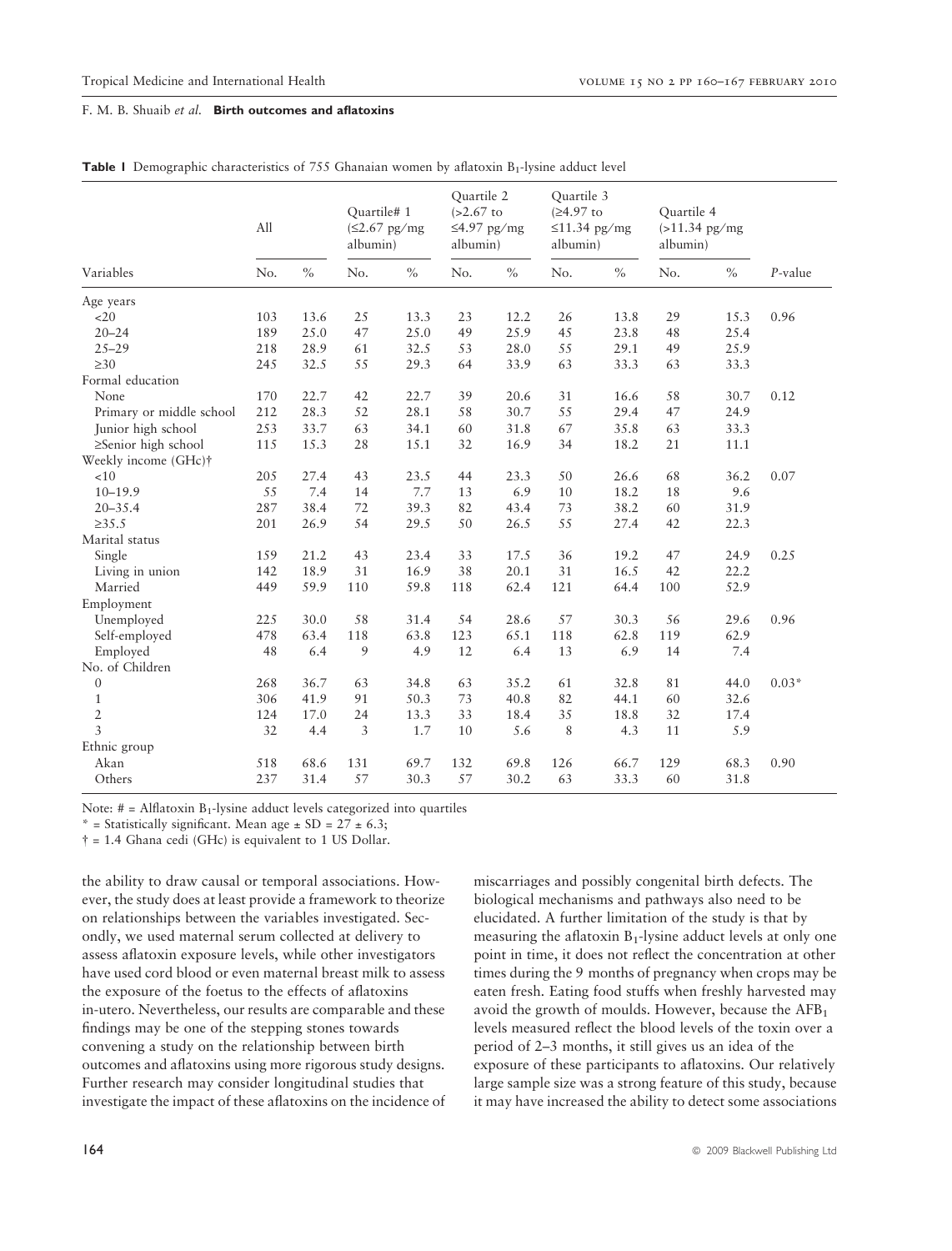|                  | SGA $(n = 103)$                 |                                                       | LBW $(n = 153)$                 |                                                       | PTD $(n = 144)$                 |                                                 | STB $(n = 33)$                      |                                                 |  |
|------------------|---------------------------------|-------------------------------------------------------|---------------------------------|-------------------------------------------------------|---------------------------------|-------------------------------------------------|-------------------------------------|-------------------------------------------------|--|
| Variable         | Crude OR<br>$(95\% \text{ CI})$ | Adjusted<br><b>OR</b><br>$(95\% \text{ CI})^{\alpha}$ | Crude OR<br>$(95\% \text{ CI})$ | Adjusted<br><b>OR</b><br>$(95\% \text{ CI})^{\alpha}$ | Crude OR<br>$(95\% \text{ CI})$ | Adjusted<br>OR.<br>$(95\% \text{ CI})^{\alpha}$ | Crude<br>OR.<br>$(95\% \text{ CI})$ | Adjusted<br>OR.<br>$(95\% \text{ CI})^{\alpha}$ |  |
| Aflatoxin levels |                                 |                                                       |                                 |                                                       |                                 |                                                 |                                     |                                                 |  |
| Low              | Ref                             | Ref                                                   | Ref                             | Ref                                                   | Ref                             | Ref                                             | Ref                                 | Ref                                             |  |
| Moderate         | 0.92<br>$(0.50 - 1.68)$         | 1.05<br>$(0.55 - 1.99)$                               | 1.07<br>$(0.63 - 1.82)$         | 1.34<br>$(0.74 - 2.45)$                               | 0.92<br>$(0.53 - 1.59)$         | 1.07<br>$(0.59 - 1.93)$                         | 0.61<br>$(0.19 - 1.90)$             | 0.64<br>$(0.20 - 2.03)$                         |  |
| High             | 0.79<br>$(0.43 - 1.49)$         | 0.85<br>$(0.44 - 1.65)$                               | 0.99<br>$(0.58 - 1.70)$         | 1.25<br>$(0.69 - 2.28)$                               | 1.31<br>$(0.78 - 2.19)$         | 1.51<br>$(0.87 - 2.62)$                         | 0.99<br>$(0.37 - 2.71)$             | 0.92<br>$(0.34 - 2.54)$                         |  |
| Very high        | 1.40<br>$(0.79 - 2.47)$         | 1.23<br>$(0.67 - 2.27)$                               | 2.00<br>$(1.22 - 3.28)$         | 2.09<br>$(1.19 - 3.68)$                               | 1.39<br>$(0.84 - 2.32)$         | 1.30<br>$(0.75 - 2.27)$                         | 1.53<br>$(0.61 - 3.82)$             | 1.35<br>$(0.52 - 3.50)$                         |  |

Table 2 Odds ratios and confidence intervals for association between birth outcomes and aflatoxin B<sub>1</sub>-lysine adduct levels in Kumasi, Ghana

Note:

Numbers in bold are significant.

'Low' aflatoxin B<sub>1</sub>-lysine adduct level:  $\leq$ 2.67 pg/mg albumin;

'Moderate' aflatoxin B<sub>1</sub>-lysine adduct level: >2.67 to  $\leq$ 4.97 pg/mg albumin;

'High' aflatoxin B<sub>1</sub>-lysine adduct level: >4.97 to ≤11.34 pg/mg albumin; 'Very high' aflatoxin B<sub>1</sub>-lysine adduct level: >11.34 pg/mg albumin

OR, Odds ratio;

CI, Confidence interval;

a, adjusted for baby's gender, maternal income level, No. of children, maternal educational level, anaemia status, malarial status, and worm infection;

LBW, Low birthweight;

PTD, Preterm delivery;

SGA, Small for gestational age;

STB, Stillbirth.

that may have been missed by similar studies which generally had smaller sample sizes (De Vries et al. 1989; Jonsyn et al. 1995; Yousef et al. 2004).

Because our sample participants were recruited from a secondary medical facility and a tertiary (teaching) hospital, which attend to women from different backgrounds and communities, this study can be generalized to the population of Ghanaian women in Kumasi and surrounding areas, and possibly other women in the West African sub-region with similar food and dietary conditions.

In conclusion, the results of this study add to the growing body of evidence that show an association between low birthweight and aflatoxin exposure. Additional research is needed to document the mechanism responsible for this association. While no association was found with small for gestational age, preterm and STB deliveries, our findings have practical policy implications in terms of the need for policy makers in developing countries to put in place well researched and documented methods to reduce the exposure of their populace to aflatoxins. These measures may help in the bid for these nations to achieve MDG goal four of reducing child morbidity and mortality,

because low birthweight predisposes these infants to poor growth and development and adverse health outcomes.

#### Acknowledgements

The authors thank Joshua Dugbartey for help with data collection and Lincoln Gankpala for assistance with processing of samples, plasma preparation, and shipping. We thank Professor Tsiri Agbenyega, Dr Archer Turpin and the labour ward staff and laboratory technicians of the Komfo Anokye Teaching Hospital and Manhyia Polyclinic, for making the study possible. Special thanks go to all of the pregnant women who participated in this study. We are grateful to Dr Thomas Kruppa and Professor Ohene Adjei for use of the KCCR laboratory facilities.

This research was supported by USAID Grant LAG-G-00-96-90013-00 for the Peanut Collaborative Research Support Program, University of Georgia, GA, USA.

## **References**

Abulu E, Uriah N, Aigbefo H, Oboh P & Agbonlahor D (1998) Preliminary investigation on aflatoxin in cord blood of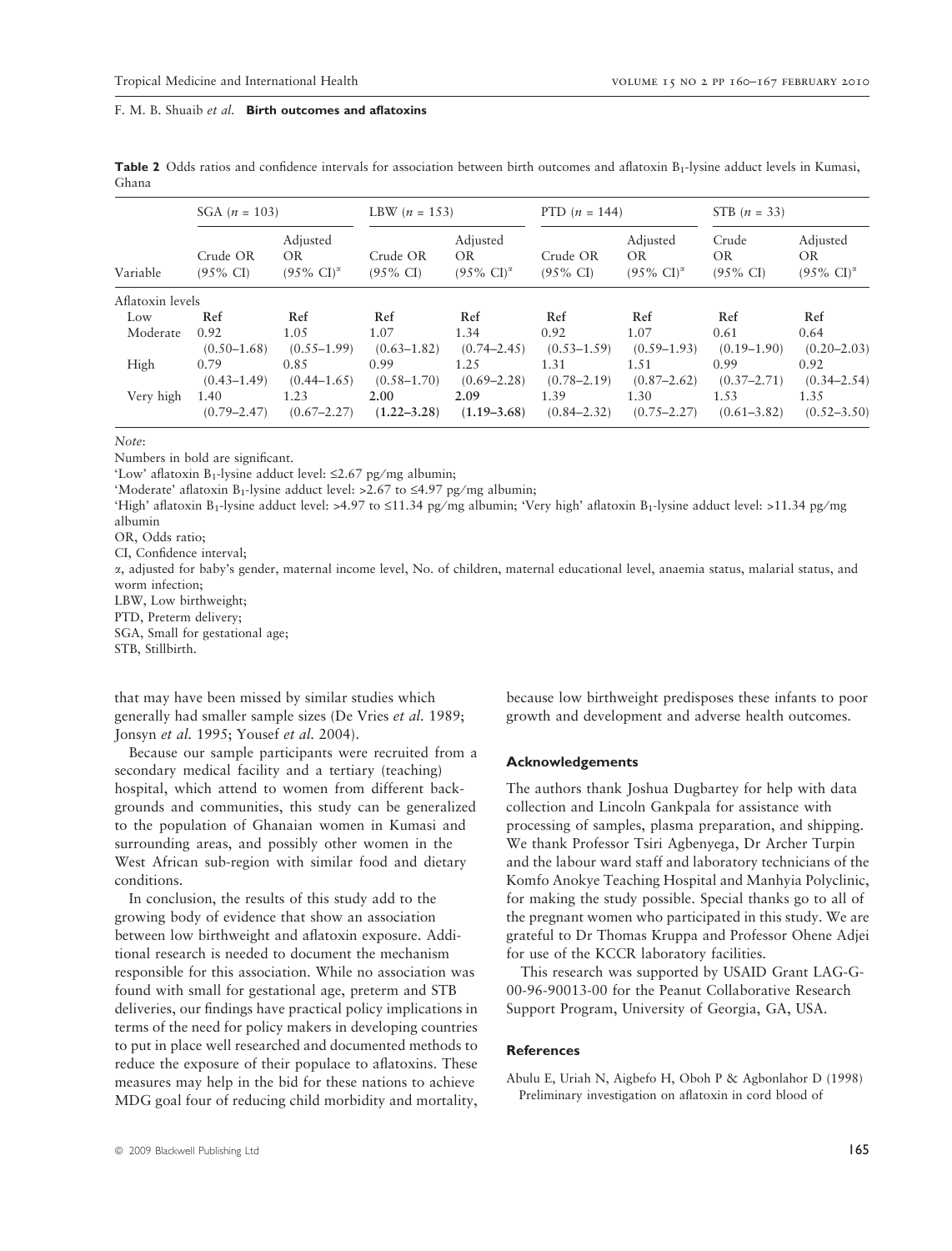jaundiced neonates. West African Journal of Medicine 17, 184– 187.

- Ahmed H, Hendrickse R, Maxwell S & Yakubu A (1995) Neonatal jaundice with reference to aflatoxins: an aetiological study in Zaria, northern Nigeria. Annals of Tropical Paediatrics 15, 11–20.
- Awuah R & Kpodo K (1996) High incidence of Aspergillus flavus and aflatoxins in stored groundnut in Ghana and the use of a microbial assay to assess the inhibitory effects of plant extracts on aflatoxin synthesis. Mycopathologia 134, 109–114.
- Buhimschi Catalin S & Weiner Carl P (2009) Medications in pregnancy and lactation. Obstetrics and Gynecology 113, 166– 188.
- Bushby L & Wogan G (1981) Mycotoxins and N-Nitroso Compounds: Environmental Risks. CRC Press, Boca Raton.
- Cellabs (2005) Malaria Antigen Celisa. Cellabs, Brookvale. Available from: http://www.cellabs.com.au/profiles/PP-M2v05.pdf.
- CIA (2005) The World Factbook. Available from: http:// www.cia.gov/library/publications/the-world-factbook/ index.html.
- De Vries H, Maxwell S & Hendrickse R (1989) Foetal and neonatal exposure to aflatoxins. Acta Paediatrica Scandinavica 78, 373–378.
- Duda RB, Darko R, Seffah J, Adanu RMK, Anarfi JK & Hill AG (2007) Prevalence of Obesity in Women of Accra, Ghana. African Journal of Health Sciences 14, 54–159.
- Egwunyenga A, Ajayi J, Nmorsi O & Duhlinska-Popova D (2001) Plasmodium/intestinal helminth co-infections among pregnant Nigerian women. Memorias do Instituto Oswaldo Cruz 96, 1055–1059.
- Fretts RC (2005) Etiology and prevention of stillbirth. American Journal of Obstetrics and Gynecology 193, 1923–1935.
- Fung F & Clark R (2004) Health effects of mycotoxins: a toxicological overview. Journal of Toxicology Clinical Toxicology 98, 249–259.
- Garcia L (2001) Diagnostic Medical Parasitology. ASM Press, Washington DC.
- Ghana Districts (2006) Ashanti Region, Kumasi Cosmopolitan. Ministry of Local Government and Rural Development, Kumasi. Available from: http://www.ghanadistricts.com/districts/ ?news&r=2&\_=6.
- Ghana Homepage (2008) Ghana Climate. Accessed at http:// www.ghanaweb.com/GhanaHomePage/geography/climate.php.
- Guyatt HL & Snow RW (2004) Impact of Malaria during Pregnancy on Low Birth Weight in Sub-Saharan Africa. Clinical Microbiology Reviews 17, 760–769.
- Hosmer D & Lemeshow S (2001) Applied Logistic Regression in Wiley Series in Probability and Statistics. 2nd edn. Wiley, New York.
- International Society For Infectious Diseases (ISID) (2000) Aflatoxin, Maize-Africa (Benin, Ghana, Togo). Available at http://www.promedmail.org/pls/otn/f?p=2400:1001:57555:::: F2400\_P1001\_BACK\_PAGE,F2400\_P1001\_ARCHIVE\_NUM BER,F2400\_P1001\_USE\_ARCHIVE:1001,20000826.1425,Y (accessed on 20 September 2009).
- Jonsyn F, Maxwell S & Hendrickse R (1995) Human fetal exposure to ochratoxin A and aflatoxins. Annals of Tropical
- Paediatrics 15, 3–9. Lamplugh S, Hendrickse R, Apeagyei F & Mwanmut D (1988) Aflatoxins in breast milk, neonatal cord blood, and serum of pregnant women. British Medical Journal 296, 968.
- Lee P, Chernausek S, Hokken-Koelega A & Czernichow P (2003) International Small for Gestational Age Advisory Board consensus development conference statement: management of short children born small for gestational. Pediatrics 111, 1253–1261.
- Maxwell S, Familusi J, Sodeinde O, Chan M & Hendrickse R (1994) Detection of naphthols and aflatoxins in Nigerian cord blood. Annals of Tropical Paediatrics 14, 3–5.
- Qian G, Tang L, XU L et al. (2009) Serum level of aflatoxin B1-lysine adduct ina US population compared to a high risk population in China. Toxicologist 104, 755.
- Rasmussen S, Hayes EB, Jamieson DJ & O'Leary DR (2007) Emerging infections and pregnancy: assessing the impact on the embryo or fetus. American Journal of Medical Genetics Part A 143A, 2896–2903.
- Roll Back Malaria ME, World Health Organization, and United Nations Children's Fund (2004) Guidelines for Core Population Coverage Indicators for Roll Back Malaria: To Be Obtained From Household Surveys. MEASURE Evaluation, Calverton.
- Sedeghi N, Mohammad RO, Behrooz J, Mannan H, Hengameh B & Forouzandeh J (2009) Incidence of aflatoxin M1 in human breast milk in Tehran, Iran. Food Control 20, 75–78.
- Sodeinde O, Chan M, Maxwell S, Familusi J & Hendrickse R (1995) Neonatal jaundice, aflatoxins, and naphthols: report of a study in Ibadan, Nigeria. Annals of Tropical Paediatrics 15, 107–113.
- Turner P, Collinson A, Cheung Y et al. (2007) Aflatoxin exposure in utero causes growth faltering in Gambian infants. International Journal of Epidemiology 36, 1119–1125.
- Unicef (2004) Low Birth Weight: Country, Regional and Global Estimates. Unicef, Geneva.
- WHO (1991) A Guide for Programme Managers. Parasitology 103, 291–298.
- Williams J, Phillips T, Jolly P, Stiles J, Jolly C & Aggarwal D (2004) Human aflatoxicosis in developing countries: a review of toxicology, exposure, potential health consequences, and interventions. American Journal of Clinical Nutrition 80, 1106– 1122.
- Wu G, Bazer F, Cudd T, Meininger C & Spencer T (2004) Maternal nutrition and fetal development. Journal of Nutrition 134, 2169–2172.
- Yatich NJ, Jiang Y, Agbenyega T et al. (2009) Malaria and Intestinal Helminth Co-infection Among Pregnant Women in Ghana: Prevalence and Risk Factors. American Journal of Tropical Medicine and Hygiene 80, 896–901.
- Yousef A, Osman N & Ibrahim A (2002) Fetal exposure to aflatoxins in the United Arab Emirates. Annals of Tropical Paediatrics 22, 3–9.